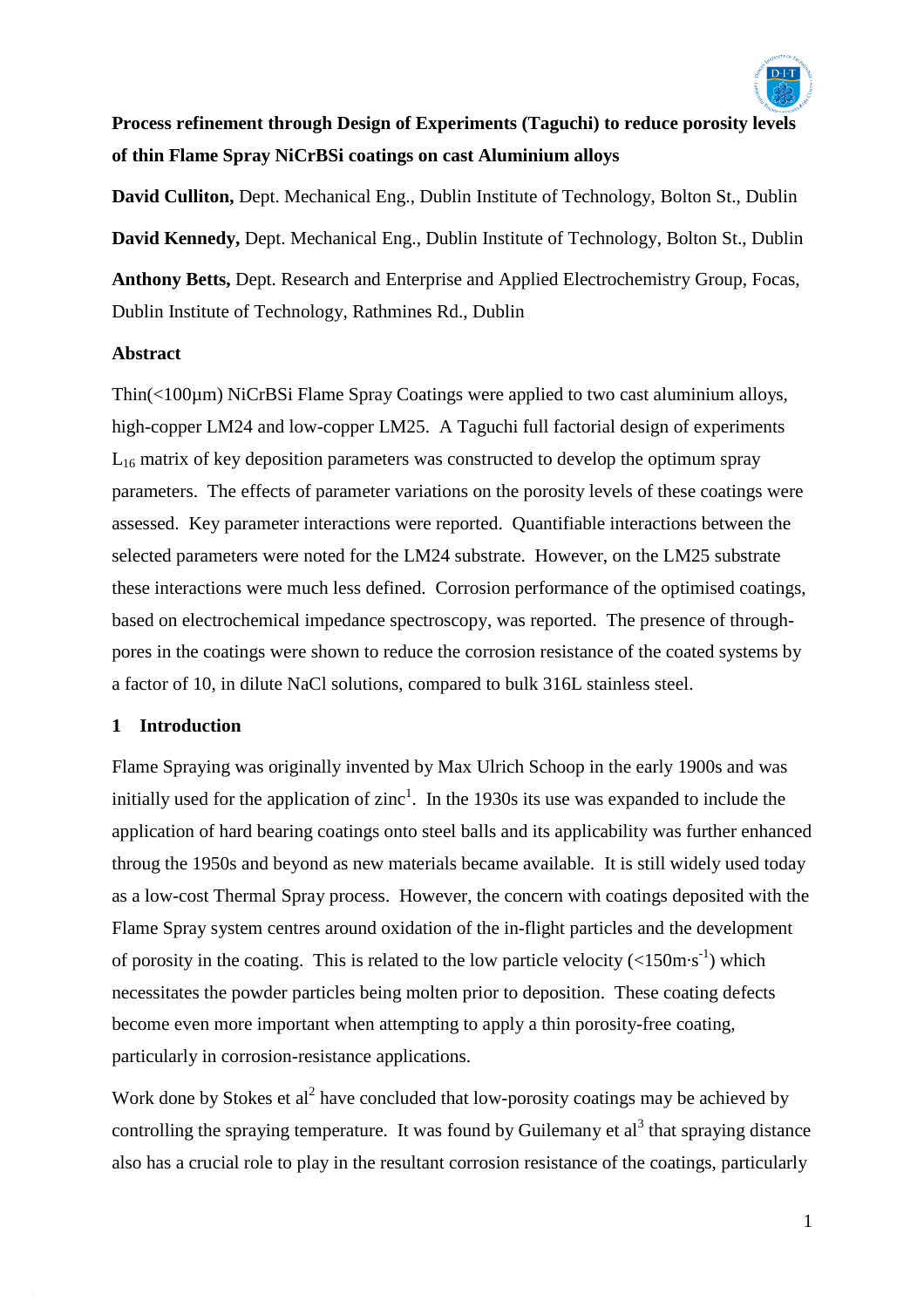

in the presence of hydrogen. This can be attributed to poor flattening of the particles or splats. In work by Kawakita et  $al<sup>4</sup>$  it was noted that degradation of the pores in the coatings proceeded in a manner similar to crevice corrosion and that it depended on the number of pores and the sensitivity of the coating material to the active environment. In addition, if the coating had no penetrating path(no through-pores), the corrosion resistance of the coated substrate depended on the corrosion resistance of the coating itself, and that to avoid these through-pores necessitated the production of denser, less oxidised coatings. These coatings, it was shown, required higher velocity and lower temperature of the sprayed particles. The incompatibility of these requirements was overcome by using an inert gas shroud. The design concept was based on the flame being surrounded by the high flow rate inert gas. This enabled increased particle in-flight speeds and a molten fraction below 40%.

Work carried out by Hanson et  $a^{5}$  found similar results when these two factors were controlled independently. However, in studies by Fukushima et  $al<sup>6</sup>$  on the oxidation of Thermal Sprayed 316L SS coatings, it was found that a reduction of spray distance significantly increased the oxygen level due to the excessive heating of substrates by the flame. It was revealed that when a nitrogen-gas shield was incorporated into the design, the oxidation during flight was around 0.2 wt% and oxide levels in the coating were measured below 0.15 wt%. However, coating porosity increased from 0.5 to 2.5 vol%. In work by Kuroda et al<sup>7</sup> the level of oxidation was reduced to 0.19wt.% by changing the composition of the combustion gas, in conjunction with a gas shroud. However, further reductions of the oxygen content resulted in an increase in the porosity of the coating. This may have been related to a lowering of the particle temperature due to the presence of the nitrogen. The authors reported that, by controlling the nitrogen/oxygen mix, porosity and oxide reductions were achieved.

In summary it may be stated that porosity is affected by:

- Particle velocity
- Particle temperature
- Spraying Distance
- Oxidation levels

The aim of this work was to investigate the effect of deposition process parameters on the porosity levels of thin  $(\leq 100 \mu m)$  Flame Spray Thermal Spray coatings when applied to two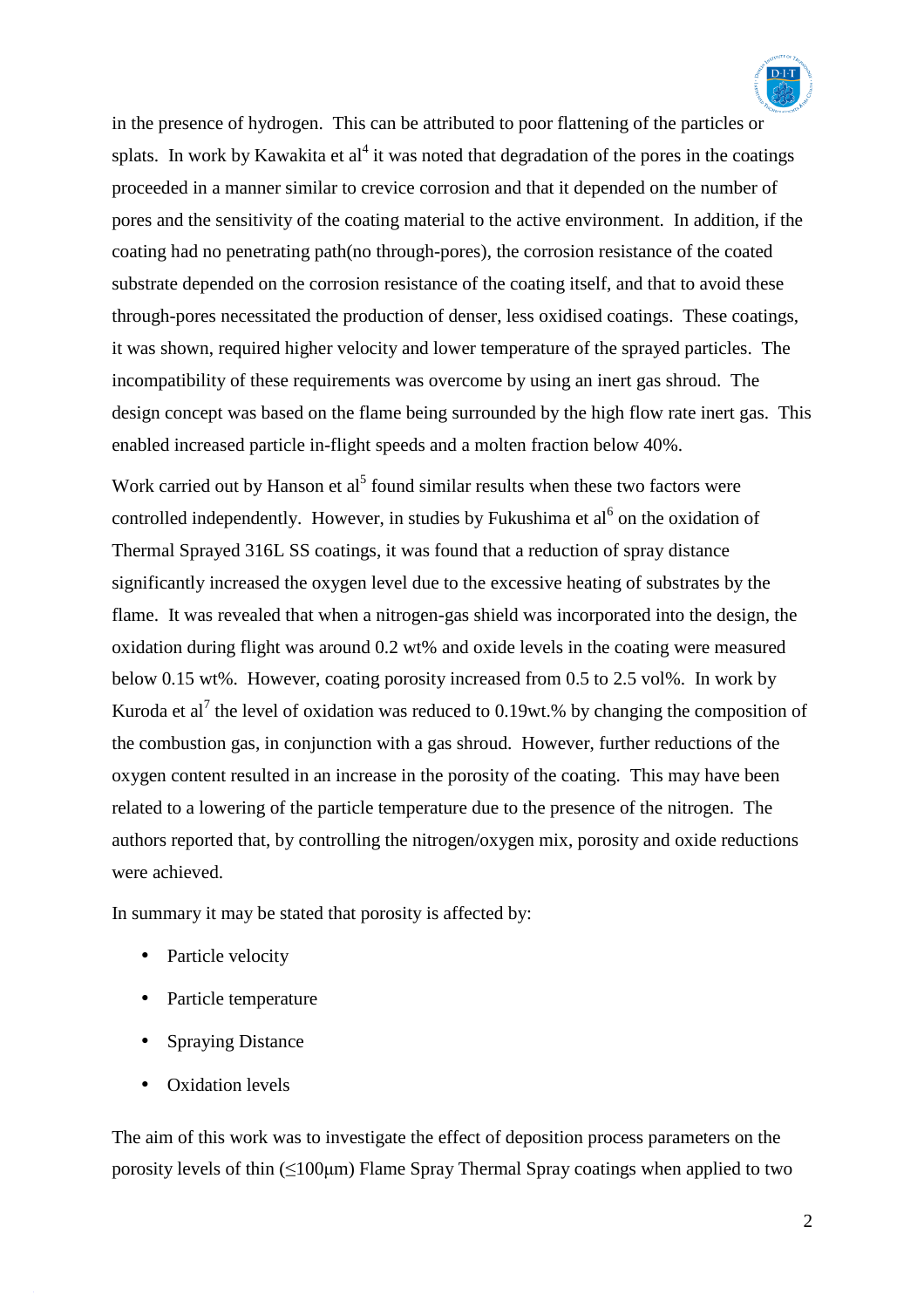

cast aluminium alloys $8$  - LM24(high Cu content, high hardness) and LM25(low Cu-content, low hardness). In order to achieve this, a Taguchi Full Factorial  $L_{16}$  Design of Experiments approach was developed.

The main objectives of this work were:

- 1.1 To refine the coating application technique and to reduce porosity and in-flight particle oxidation.
- 1.2 To identify key interactions between process parameters

1.3 To gain insight into and an understanding of corrosion performance mechanisms.

# **2 Experimental**

Prior to application of the Thermal Spray coatings, all panels were cleaned by grit blasting using a Guyson manual grit blasting machine and white alumina grit, followed by 5 minutes immersion in acetone in an ultrasonic bath.

# **2.1 Coating Application**

Coatings were applied using two different application systems. Two as-cast Al-alloys were investigated : LM24 and LM25. The main compositional constituents are given in Table 1.

|                | Nominal Composition (wt.%) |           |       |      |                    |                              |           |                  |      |           |
|----------------|----------------------------|-----------|-------|------|--------------------|------------------------------|-----------|------------------|------|-----------|
| Alloy          | A <sub>1</sub>             | Si.       | Fe    | Cu   | Mn                 | Mg                           | <b>Zn</b> | Ni               | Cr   | ΙB        |
| LM24           | 86.0                       | 8.92      | 1.00  | 2.11 | 0.20               | $\vert 0.18 \vert$           | 1.13      | 0.06             | 0.04 |           |
| LM25           | 92.2                       | 6.53      | 0.45  | 0.06 | $\vert 0.10 \vert$ | 0.28                         | 0.06      | < 0.01           | 0.02 |           |
| <b>NiCrBSi</b> |                            | $4 - 4.5$ | 12.75 |      |                    | $\qquad \qquad \blacksquare$ |           | (Base) $ 15-17 $ |      | $3 - 3.4$ |

# **Table 1 Composition of aluminium alloys and the NiCrBSi Flame Spray coating.**

Parameters and settings are shown in Table 2. For the Castolin Eutectic Castodyn 8000 system, control of gas flow is based on gas pressures, similar to the Oxy-Acetylene welding process. In addition the system has 4 different nozzle types, which are designed for the application of specific materials. In the case of cermet and metallic coatings, the manufacturer recommends either nozzle 1 or nozzle 2. Powder flow rate is controlled by a 5 setting with system. Manufacturers recommendations suggest that the optimum settings are either 2 or 3. Gas flow rates were set at the recommended 0.05 MPa (Acetylene) and 0.45 MPa (Oxygen). For additional particle speed, compressed air is often included as a carrier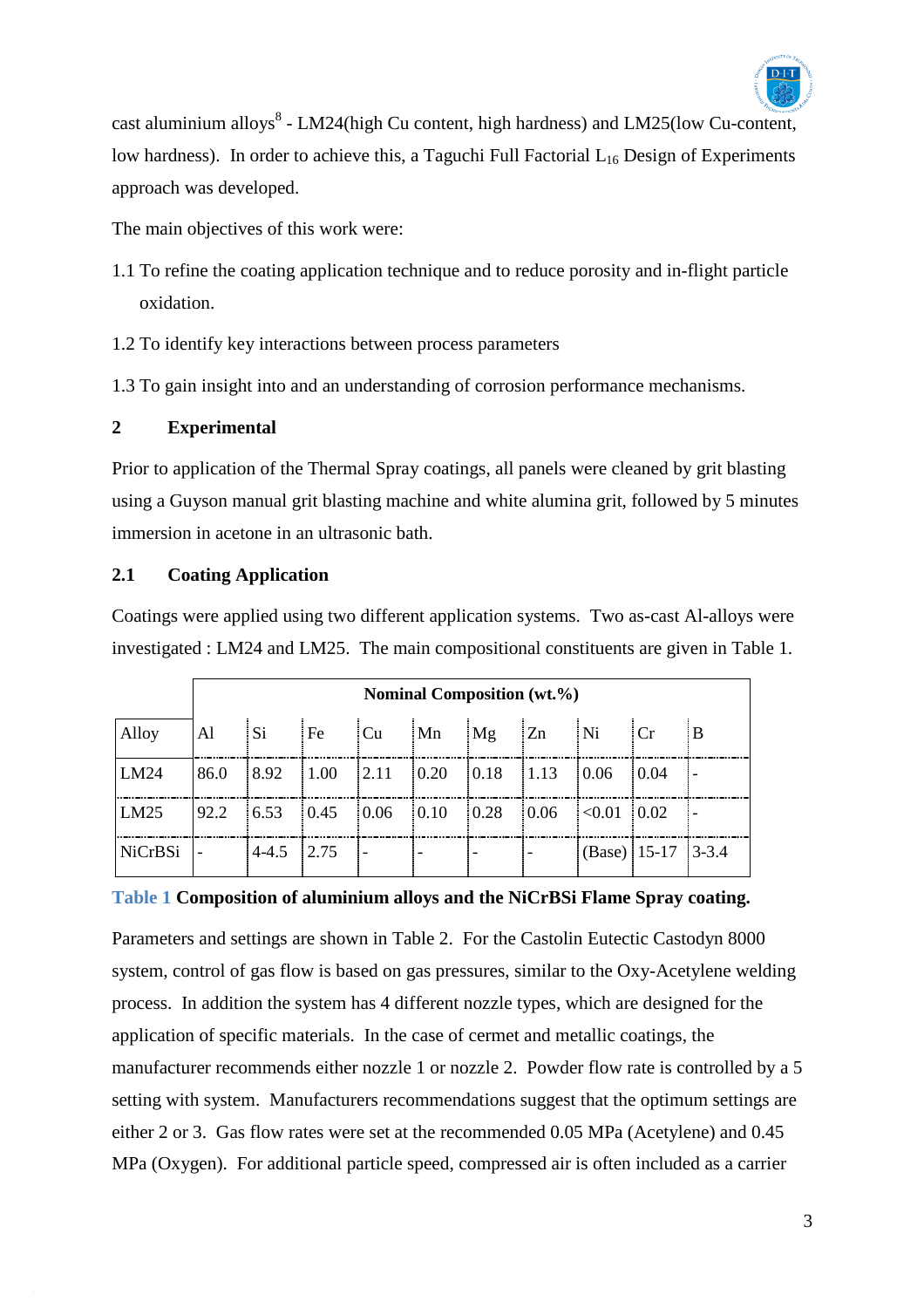

gas. In this project it was decided to replace the compressed air with argon, in an attempt to provide some level of shielding for the in-flight particles, in order to reduce in-flight oxidation<sup>9,10</sup>. Initial trials with argon indicated that flow rates of 9 and 14 normal litres per minute (nlpm) were optimum. Nominal coating thickness was 100μm.

| <b>Parameter</b>                                                | <b>Setting</b>       |            |      |
|-----------------------------------------------------------------|----------------------|------------|------|
|                                                                 |                      | Low        | High |
| <b>Nozzle</b>                                                   | <b>Type</b>          |            | 2    |
|                                                                 | <b>Distance</b> (mm) | <b>200</b> | 300  |
| <b>Argon</b> (nlpm) [MFR <sub>g</sub> ]                         |                      | 14         |      |
| <b>Powder Flow Rate</b> $(kg \cdot h^{-1})$ [MFR <sub>P</sub> ] |                      |            |      |

# **Table 2 Parameters for the Flame Spray DOE work.**

Run configurations were based on a Taguchi Multi-Factorial L<sub>16</sub> Design, as shown in Table 3.

|                 |             | <b>Nozzle</b>        | MFR <sub>g</sub> | <b>MFR<sub>P</sub></b><br>$(kg \cdot h^{-1})$ |  |
|-----------------|-------------|----------------------|------------------|-----------------------------------------------|--|
| <b>Run</b>      | <b>Type</b> | <b>Distance</b> (mm) | $n$ lpm $)$      |                                               |  |
| R01             | 1(20)       | 300                  | 9                | $\mathbf{2}$                                  |  |
| R <sub>02</sub> | 2(10)       | 200                  | 9                | 3                                             |  |
| <b>R03</b>      | 1(20)       | 200                  | 14               | 3                                             |  |
| <b>R04</b>      | 1(20)       | 300                  | 9                | 3                                             |  |
| <b>R05</b>      | 2(10)       | 300                  | 9                | $\overline{2}$                                |  |
| <b>R06</b>      | 1(20)       | 300                  | 14               | $\overline{2}$                                |  |
| R07             | 2(10)       | 300                  | 14               | 3                                             |  |
| <b>R08</b>      | 2(10)       | 200                  | 14               | 3                                             |  |
| R <sub>09</sub> | 1(20)       | 200                  | 9                | 3                                             |  |
| R10             | 2(10)       | 300                  | 9                | 3                                             |  |
| R11             | 1(20)       | 200                  | 9                | $\overline{2}$                                |  |
| R12             | 1(20)       | 200                  | 14               | $\overline{2}$                                |  |
| R13             | 1(20)       | 300                  | 14               | 3                                             |  |
| R14             | 2(10)       | 200                  | 9                | $\mathfrak{2}$                                |  |
| R15             | 2(10)       | 200                  | 14               | $\overline{2}$                                |  |
| R <sub>16</sub> | 2(10)       | 300                  | 14               | $\overline{2}$                                |  |

**Table 3 DoE design for the FS coatings**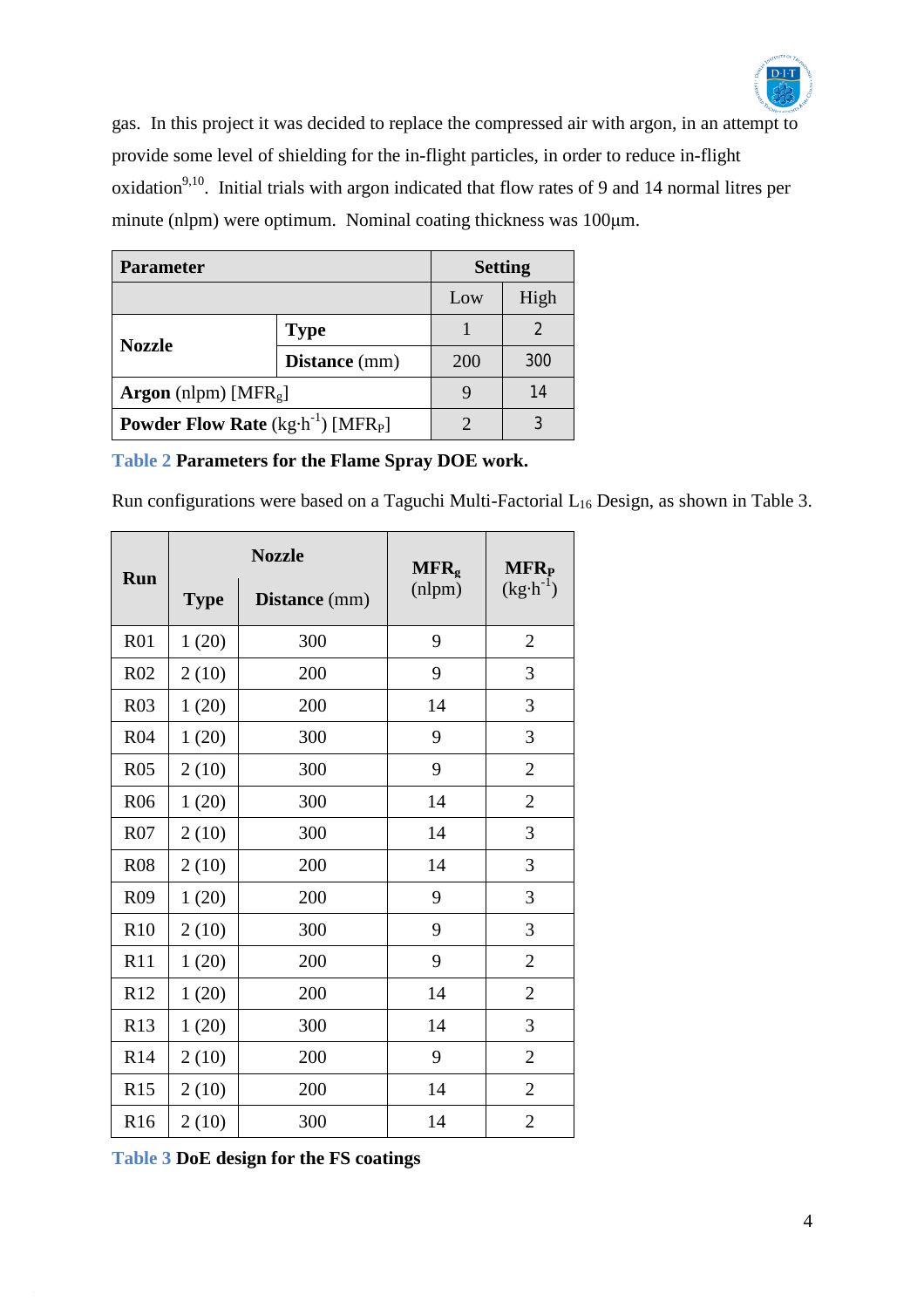

# **2.2 Microstructural Analysis**

Samples were sectioned, mounted, ground and polished to characterise the substrate, coating

and interface. Samples  $(1cm<sup>2</sup>)$  were mounted in an Epomet F resin using a Buehler SimpliMet® 3000 Automatic Mounting Press**.** The heating/cooling process was 8min/4min, respectively. Grinding was performed on a Buehler Metaserv automatic grinder/polisher, as per Table 3, with pro-rotation at 200rpm and a constant load of approximately 400N.

Pressure-mounting  $E$ POMET<sup>®</sup> F is a thermosetting epoxy resin with high hardness, good chemical resistance and has finer grains

| <b>Step</b>    |                               |              | Time(min) |
|----------------|-------------------------------|--------------|-----------|
| 1              |                               | 240 Grit     |           |
| $\overline{2}$ | SiC Paper                     | 600 Grit     | 3.5       |
| 3              |                               | 800 Grit     | 3.5       |
| 4              |                               | 1200 Grit    | 3.5       |
| 5              | Diamond Paste /<br>Microcloth | $9 \mu m$    | 3.0       |
| 6              |                               | $6 \mu m$    | 3.0       |
| 7              |                               | $3 \mu m$    | 3.0       |
| 8              | Final<br>Polishing            | $0.05 \mu m$ | 3.0       |

#### **Table 4 Grinding and Polishing Steps**

designed to penetrate the smallest cracks and features. The higher hardness, whilst retaining the ability to better profile the coating dramatically reduces the incidence of grain pull-out<sup>11</sup> during grinding/polishing processes.

Microstructural analysis was performed on a Reichert-Jung Me3 metallurgical microscope and an Olympus BX60M metallurgical microscope. Metallographic analysis, coating thickness measurements and porosity measurements were performed, using image analysis software.

# **2.3 Taguchi Analysis**

Results of the porosity and coating thickness measurements were used to analyse the effect of the deposition parameters. Both singular and interactive effects were studied, using the Design8Ease package, version 8.0.5.

# **2.4 CorrosionAnalysis**

Short Term Corrosion testing was performed using the Electrochemical Spectroscopy (EIS) technique. This is a three-electrode technique, consisting of a Reference Electrode (Ag/AgCl, sat.KCl), a Counter Electrode (Pt) and a Working Electrode (samples). A schematic of the configuration is shown in Figure 1.

EIS testing was performed in a 0.1M NaCl solution. The selection of this molarity was based on the published work by  $\text{Seri}^{12}$  who found that the extent of dissolution around intermetallic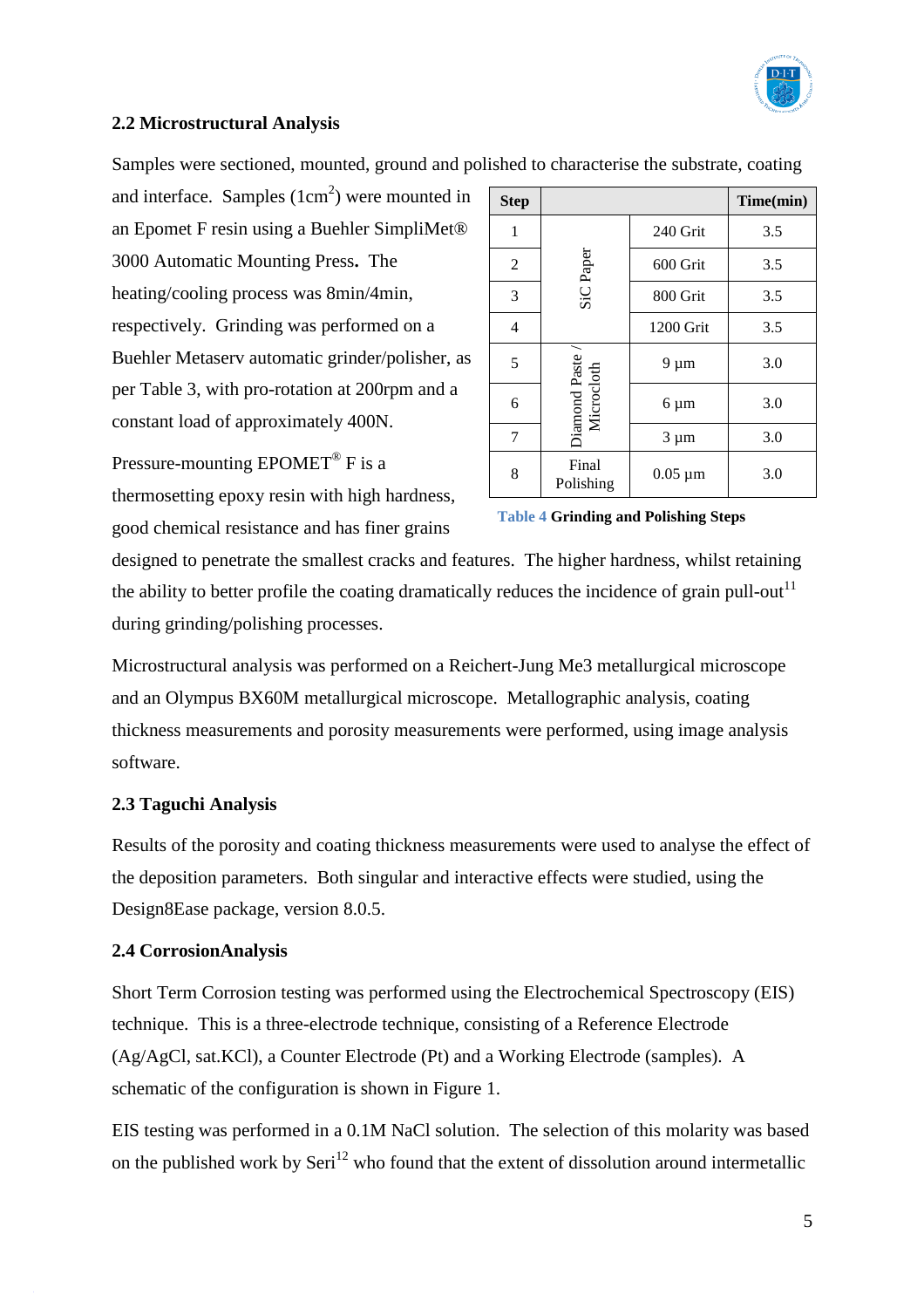

particles, in aluminium alloys, depended on NaCl concentrations and that dilute NaCl solutions (0.01-0.1 M) resulted in greatest dissolution of the aluminium matrix. System configuration for all tests in 0.1M NaCl was 10mV perturbation, Frequency Range  $10^6$  to  $10^{-2}$ with 10 points per interval.



**Figure 1 Schematic of the setup for electrochemical corrosion testing (EIS)**

#### **3 Results and discussion**

# **3.1 Microstructural Analysis**

Coated samples were subjected to microstructural analysis to characterise the coatings and determine coating porosity levels. Sample micrographs are provided in Figure 2. Large variations in coating integrity were noted for the coated samples. In generally the coatings were defined by poor coating/substrate adhesion, extensive porosity, inter-splat oxidation and poor in-flight particle melting.

Porosity levels for Flame Spray coatings are generally reported to be  $6-8\%$ <sup>13</sup>. However, it can be seen in Table 5 that the coatings in this study had large variations in porosity levels, ranging from 2-40%. Coating porosity can develop from a number of sources<sup>14</sup>, such as splat shrinkage during solidification, the presence of unmelted particles, entrapment of gas and, potentially, splat curl up. Although entrained gas can be difficult to eliminate, the in-flight melting characteristics of the particles is responsible for the other potential factors. Control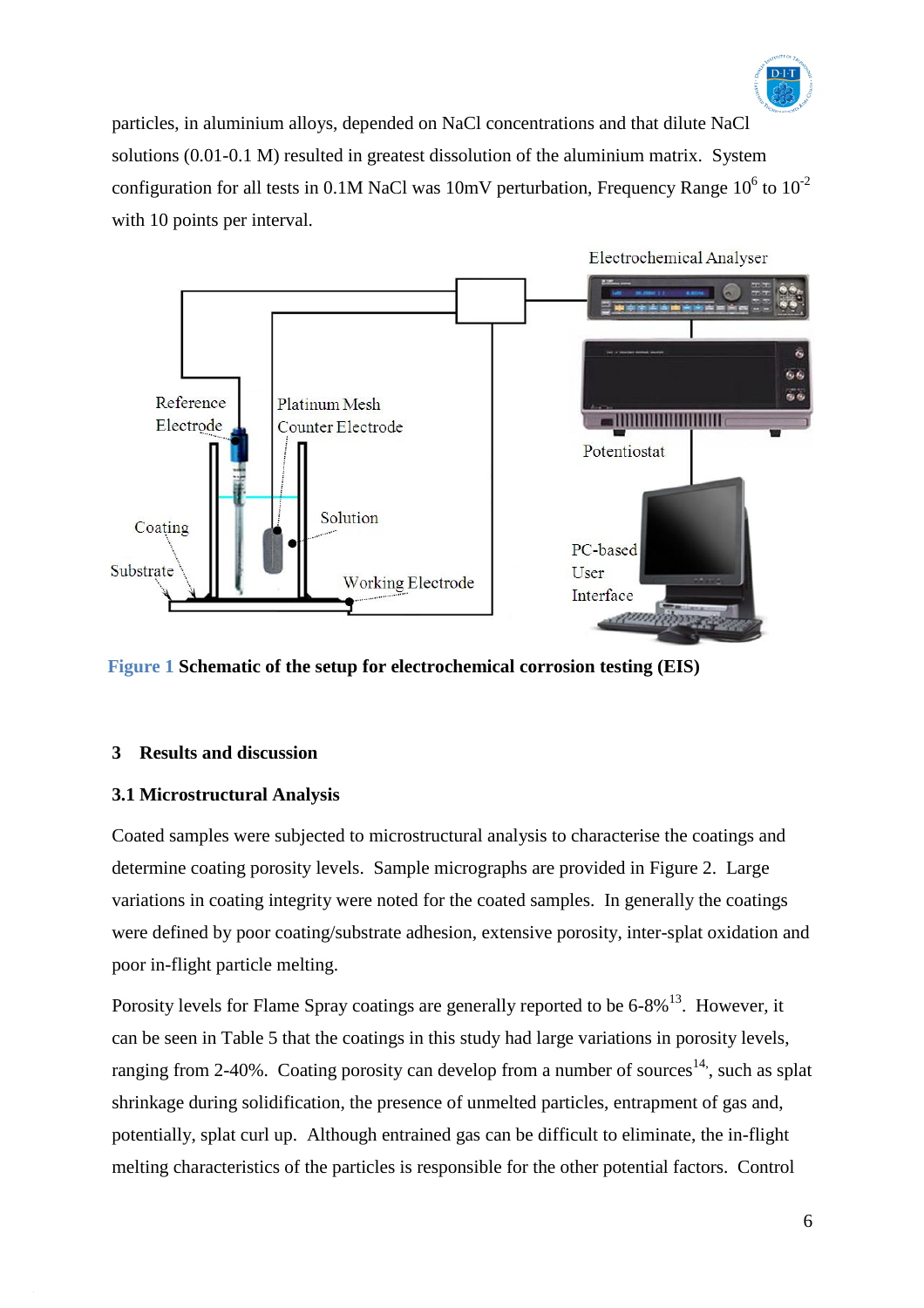

of the in-flight properties of the particles is related to the refinement of the parameters outlined in Table 2. In addition to these parameters, particle velocity and surface wettability have also been reported<sup>15</sup> as potential sources of porosity development. Therefore, by enhancing particle velocity, minimising exposure to oxygen and enhancing particle melting it should be possible to develop a Flame Spray coating with very low porosity(Table 2, R04). In addition, the substrate hardness can also affect the integrity of the deposited coating. Therefore, an understanding of the interaction between the deposition parameters, the substrate properties and the in-flight particles must be developed.





**Figure 2 Photomicrographs of typical DOE NiCrBSi coatings showing variation in potential coating quality. a) LM25 (R10) b) LM24 (R15)**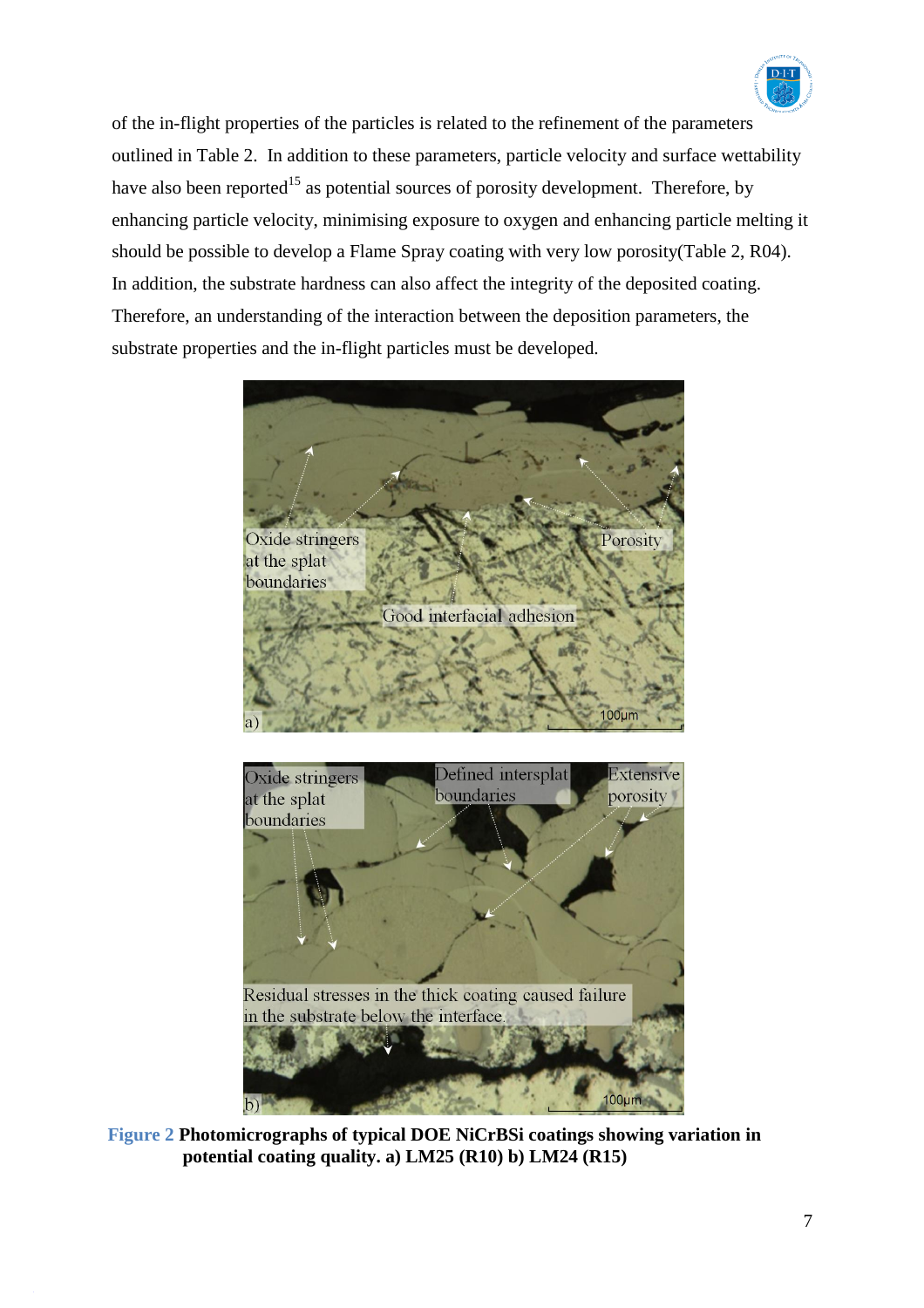

|                |                        | <b>Alloy</b>                          |                        |                                       |  |  |  |  |
|----------------|------------------------|---------------------------------------|------------------------|---------------------------------------|--|--|--|--|
|                |                        | <b>LM24</b>                           | LM25                   |                                       |  |  |  |  |
| Run            | <b>Porosity</b><br>(%) | <b>Coating Thickness</b><br>$(\mu m)$ | <b>Porosity</b><br>(%) | <b>Coating Thickness</b><br>$(\mu m)$ |  |  |  |  |
| 1              | 27.3                   | 127.8                                 | 18.3                   | 88.9                                  |  |  |  |  |
| $\overline{2}$ | 11.3                   | 416.7                                 | 9.9                    | 500.0                                 |  |  |  |  |
| 3              | 8.0                    | 150.0                                 | 9.2                    | 130.6                                 |  |  |  |  |
| 4              | 2.0                    | 91.7                                  |                        | 105.6                                 |  |  |  |  |
| 5              | 11.2                   | 255.6                                 | 15.4                   | 205.6                                 |  |  |  |  |
| 6              | 39.3                   | 61.1                                  | 32.0                   | 50.0                                  |  |  |  |  |
| 7              | 22.9                   | 211.1                                 | 8.0                    | 300.0                                 |  |  |  |  |
| 8              | 13.8                   | 216.7                                 | 18.9                   | 266.7                                 |  |  |  |  |
| 9              | 30.0                   | 94.4                                  | 55.0                   | 55.6                                  |  |  |  |  |
| 10             | 24.6                   | 66.7                                  | 43.5                   | 72.2                                  |  |  |  |  |
| 11             |                        | Samples delaminated                   | Samples delaminated    |                                       |  |  |  |  |
| 12             | 4.8                    | 125.0                                 | 9.6                    | 122.2                                 |  |  |  |  |
| 13             | 5.5                    | 1100                                  | 30.8                   | 116.7                                 |  |  |  |  |
| 14             |                        | Samples delaminated                   | Samples delaminated    |                                       |  |  |  |  |
| 15             | 11.6                   | 611.1                                 | 12.8                   | 233.3                                 |  |  |  |  |
| 16             | 10.7                   | 172.2                                 | 13.7                   | 155.6                                 |  |  |  |  |

# **Table 5 Table showing measured porosity levels and coating thicknesses for the NiCrBSi coatings on the cast Aluminium alloys.**

As can be seen in Table 5, the deposited coatings exhibited strong dependencies on the deposition parameters, as large variations in both porosity and coating thickness were noted.

# **3.2 Taguchi Analysis**

Figure 3, Figure 4 and Figure 5 outline the most important parameter interactions identified in this work. As can be seen, for the coatings on t he LM24 substrate, the strongest relationship appears to be between a powder flow rate, the nozzle type and the nozzle distance. Conversely, on the softer LM25 alloy, coating integrity appears to be unaffected by variations in the chosen parameters (Figure 5).

The analysis of the coatings on the LM24 alloy suggested that the key deposition parameters for controlling and minimising porosity were the distance between the nozzle and the work piece, the nozzle type and a potential interaction between the Gas Flow Rate( $MFR<sub>g</sub>$ ) and the Powder Flow Rate( $MFR<sub>P</sub>$ ). However, there appears to be no significant interaction between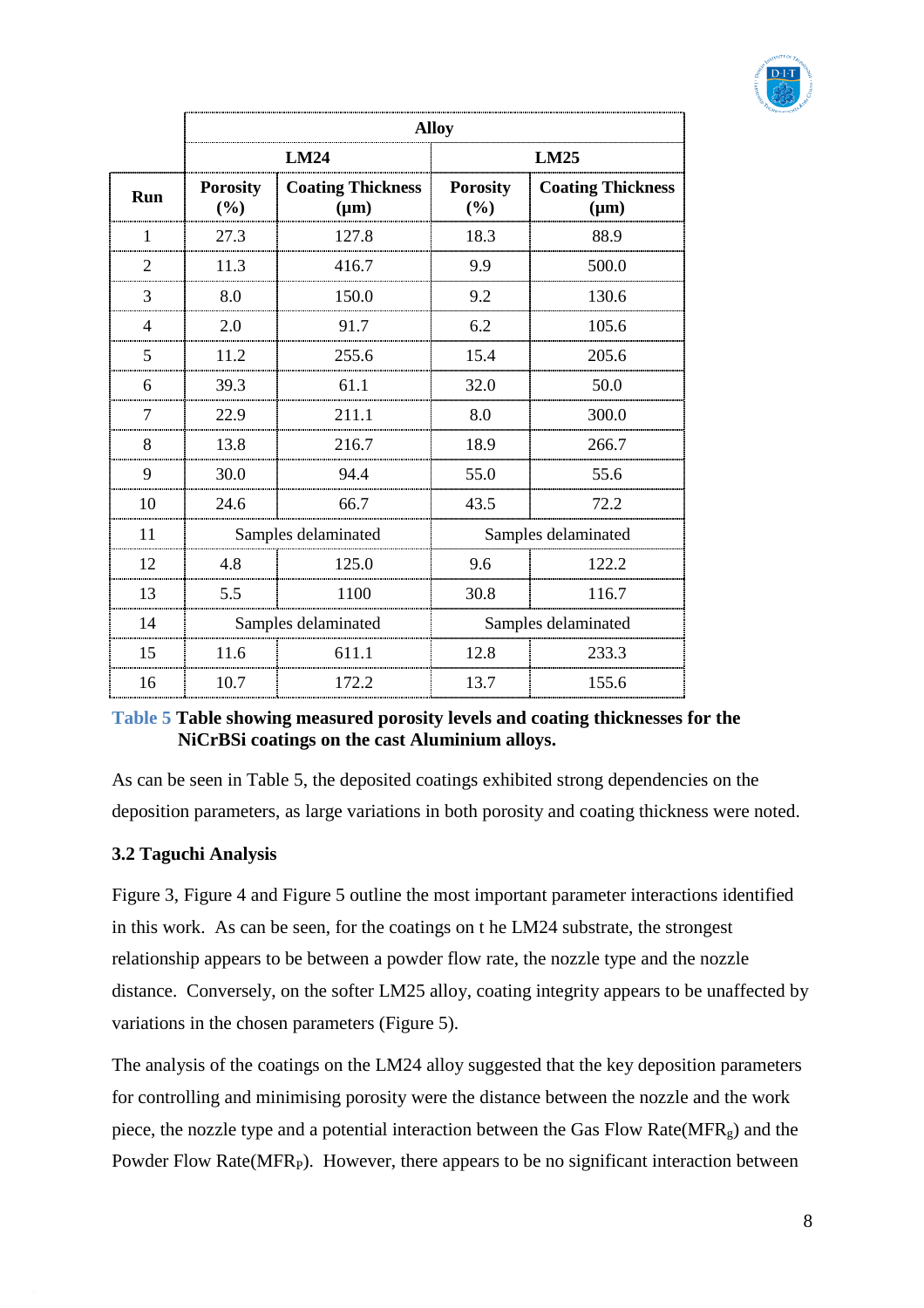

the distance and the gas flow rate (Argon). Since the longer distance (300mm) produced lower porosity levels than the shorter distance (200mm), the hard LM24 surface appears to favour the impact of slower particles. And since coating integrity also improves at the higher powder flow rate, this combination of parameter settings may be related to the fundamental nature of the Thermal Spray processes.

In most Thermal Spray processes, molten particles impact the surface at high speed and plastically deform, forming a splat. However, if the particle temperature is too low when it reaches the surface, the effect would be similar to erosion wear<sup>16</sup>, such as found in Warm spraying. Warm Spraying<sup>17</sup> operates at low temperatures producing reduced oxidation of the particles due to the lower application temperatures and superior coating properties have been noted<sup>18</sup>. Therefore it is suggested from these results that optimum coating properties, with respect to porosity levels, can be achieved by maintaining a distance of 300mm from the substrate surface, combined with either a high powder flow rate  $(3 \text{ kg} \cdot \text{hr}^{-1})$  and a low argon flow rate(9 nlpm) or a low powder flow rate(2 kg $\cdot$ hr<sup>-1</sup>) and a high argon flow rate(14 nlpm). From Table 2 the optimum coating setting would either be R04 or R06. From Table 5 R06 appeared to have very high porosity levels. Therefore it is suggested that the optimum parameters for the NiCrBSi coating onto the LM24 alloy would be R04.

Contrary to the results for the hard LM24 alloy, coatings on the softer LM25 substrate did not appear to respond as strongly to the parameters. While the shorter distance would seem to have provided a more coherent coating, the increased heat transfer to the aluminium alloy would require substantial additional cooling equipment.

Subsequent deposition work, based on the parameter settings for R04, confirmed the deposition of a coating with low porosity and a uniform coating thickness of 80-100µm (Figure 6).

#### **3.3 Corrosion Analysis**

Subsequent to the optimisation of the Flame Spray NiCrBSi coatings, coated samples were subjected to corrosion testing. Short-term corrosion testing was performed using Electrochemical Impedance Spectroscopy (EIS) in 0.1M NaCl solution. Results of this testing, for 6 hours immersion and 24 hours immersion, are shown in Figure 7.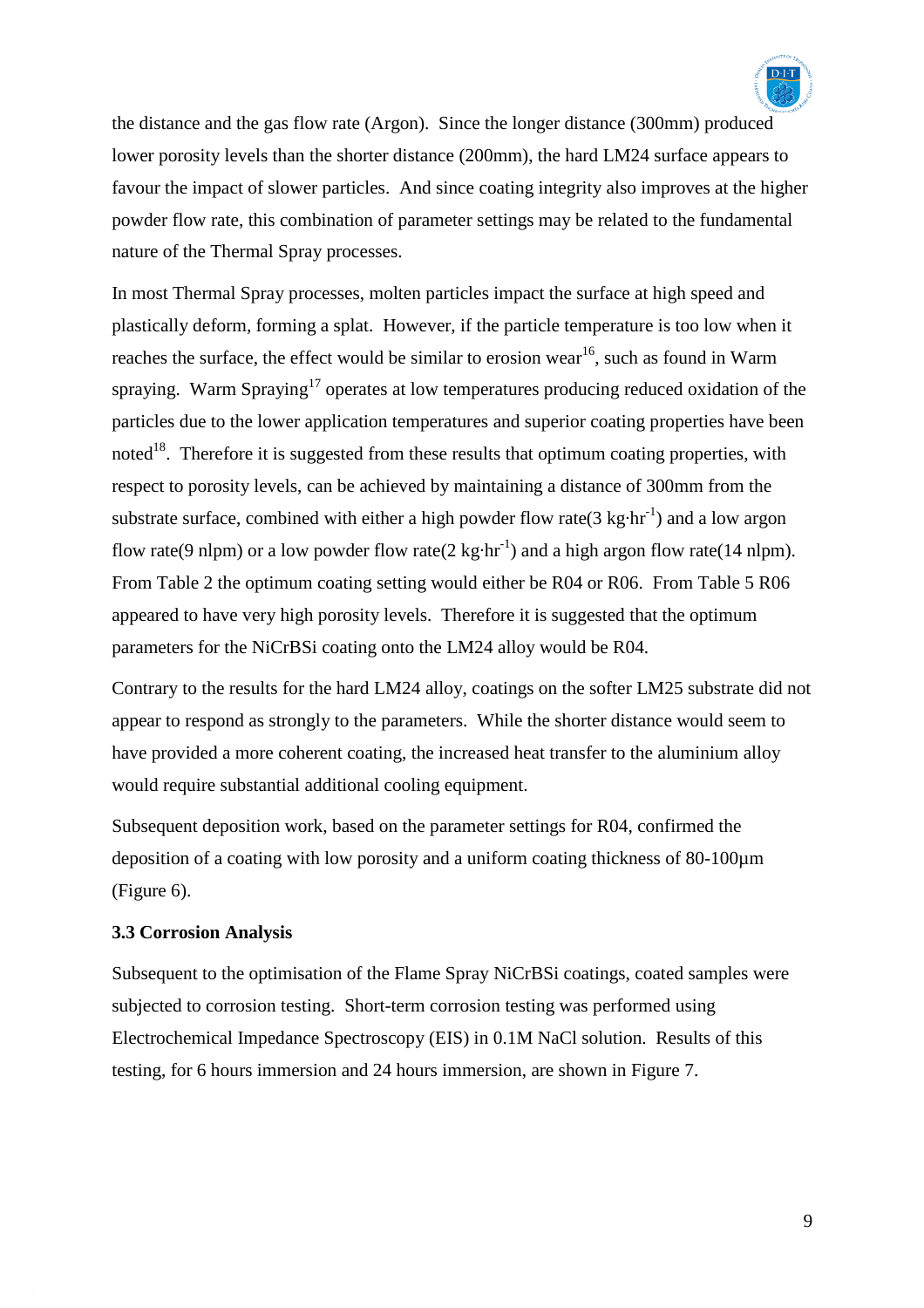







**Figure 3 Effect of Interactions between Gass Flow Rate (MFRg), Nozzle Distance and Nozzle Type on the porosity levels in the deposited NiCrBSi coatings on LM24.**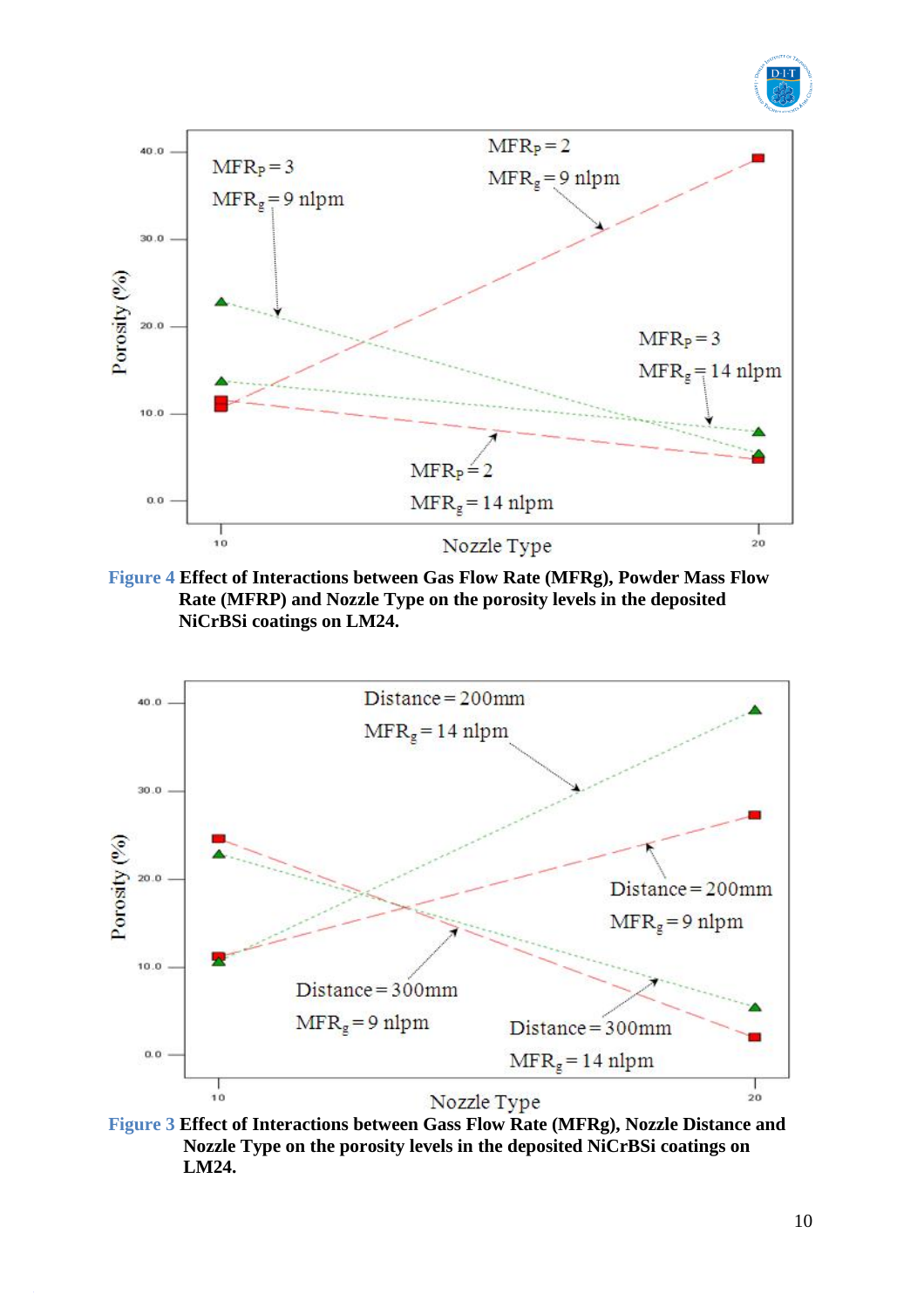

**Figure 6 Effect of Interactions between Powder Flow Rate (MFRP), Nozzle Distance and Nozzle Type on the porosity levels in the deposited NiCrBSi coatings on LM25.**



**Figure 5 Optimised NiCrBSi Flame Spray coating on LM25.**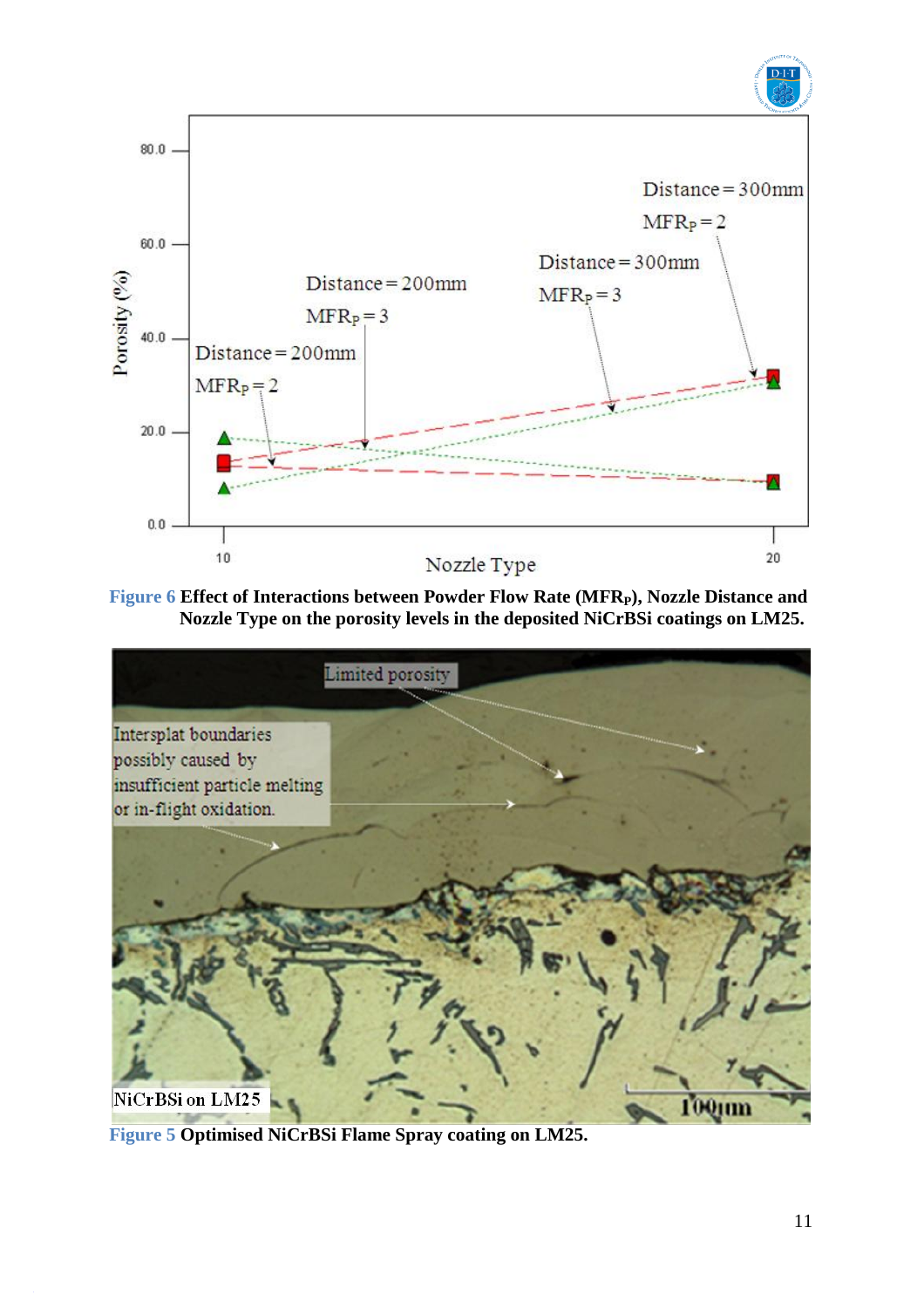



**Figure 7 Bode Spectra (Impedance and Phase) for bulk 316L stainless steel and optimised NiCrBSi Flame Spray coatings on LM24 and LM25 in 0.1M NaCl solution.**

The SS 316L substrate performed as expected in the corrosion tests, with no definable corrosion processes occurring during early immersion periods  $(0\rightarrow 24$  hours). However, for the FS coatings, EIS performance levels were similar for both alloys. This would suggest substrate independent corrosion properties for these coatings. This is most likely attributable to the cathodic nature of these coatings, which, acted as large cathodic areas surrounding the active pores. Since there were equivalent coatings for both processes, the only quantifiable difference is the level of porosity in the coatings. The FS coatings had notably higher porosity levels than the equivalent HVOF coatings and this was reflected in the reduced *R*<sup>p</sup> values for the FS coatings. In both instances, the rapid degradation of these systems in the presence of a corrosive agent resulted in spalling of the coating and exposure of nascent substrate material. Therefore porosity in the coatings became the primary failure conduit<sup>19</sup>.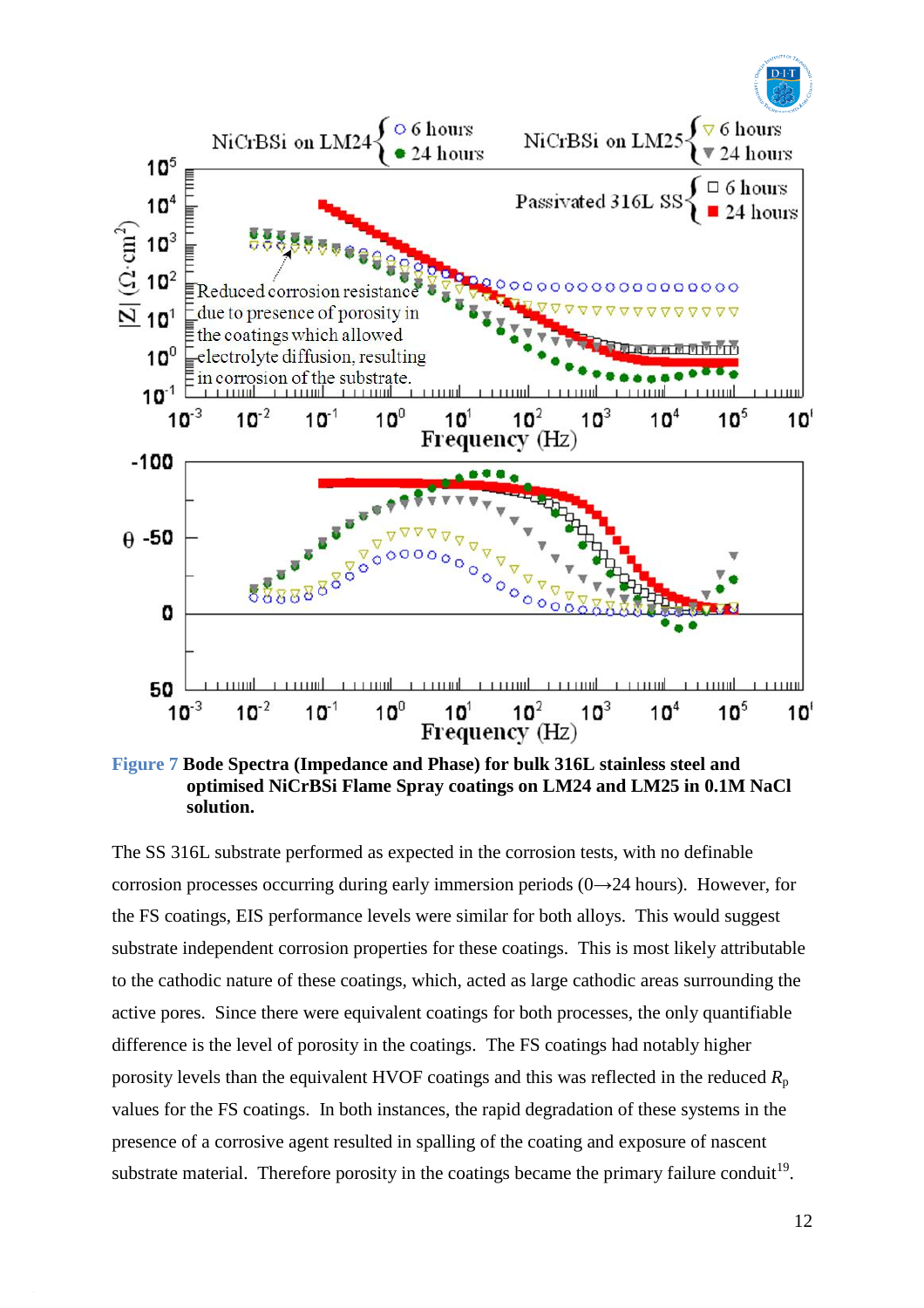

However, it is interesting to note that the corrosion of the coated systems appears to increase with increased immersion time.

In the corrosion of passivating metals, such as aluminium, pure activation control<sup>20</sup> does not exist and the corrosion processes can be either partially or primarily controlled by diffusion. In these instances, the polarisation resistance becomes primarily controlled by diffusion<sup>21</sup>. The time-dependent representation of the charge transfer process is also linked to the effusion of  $Al^{3+}$  ions into the electrolyte in the pore. Therefore the ability of the substrate to re-passify is fundamental to the corrosion resistance of the coated systems.

When an aluminium alloy is coated with a porous cathodic coating, such as in the work presented here, the development of the corrosion process is unlikely to be under pure activation control<sup>22</sup>. In this case, the development of corrosion process is dominated by two key processes<sup>23</sup> – Mass Transfer(MT) and Charge Transfer(CT). MT defines the anions at the electrolyte/metal interface and CT quantifies the oxidation/reduction reactions through electron exchange. High initial oxidation levels would rapidly expose the substrate to the corrosive environment and subsequent corrosion processes would be controlled by both CT and MT. As the corrosion process develops in the pores, however, the insoluble corrosion product interferes with the infusion of aggressive anions(Cl<sup>-</sup>) and slows down the corrosion process. This can be seen to occur in Figure 6.

#### **4 Summary**

The process parameters for applying Flame Spray NiCrBSi coatings, as applied to two cast aluminium alloys (LM24 and Lm25) were studied. A Taguchi-based Design of Experiments approach was followed for optimising the coating deposition process. Four key parameters were identified and parameter settings were based on preliminary deposition work. Subsequent analysis of the deposited coatings was based on porosity measurements.

For the LM24 substrate, strong interactions were noted between all four of the selected process parameters. In general, low particle velocity and a narrower flame were detrimental to the integrity of the coating. However, this could be offset by increasing the flow-rate of the powder.

For the LM25 substrate, the parametric variations had little effect on the resultant deposited coatings.

Microstructural analysis of the optimised coatings indicated that substantial improvements had been achieved by performing the deposition optimisation work.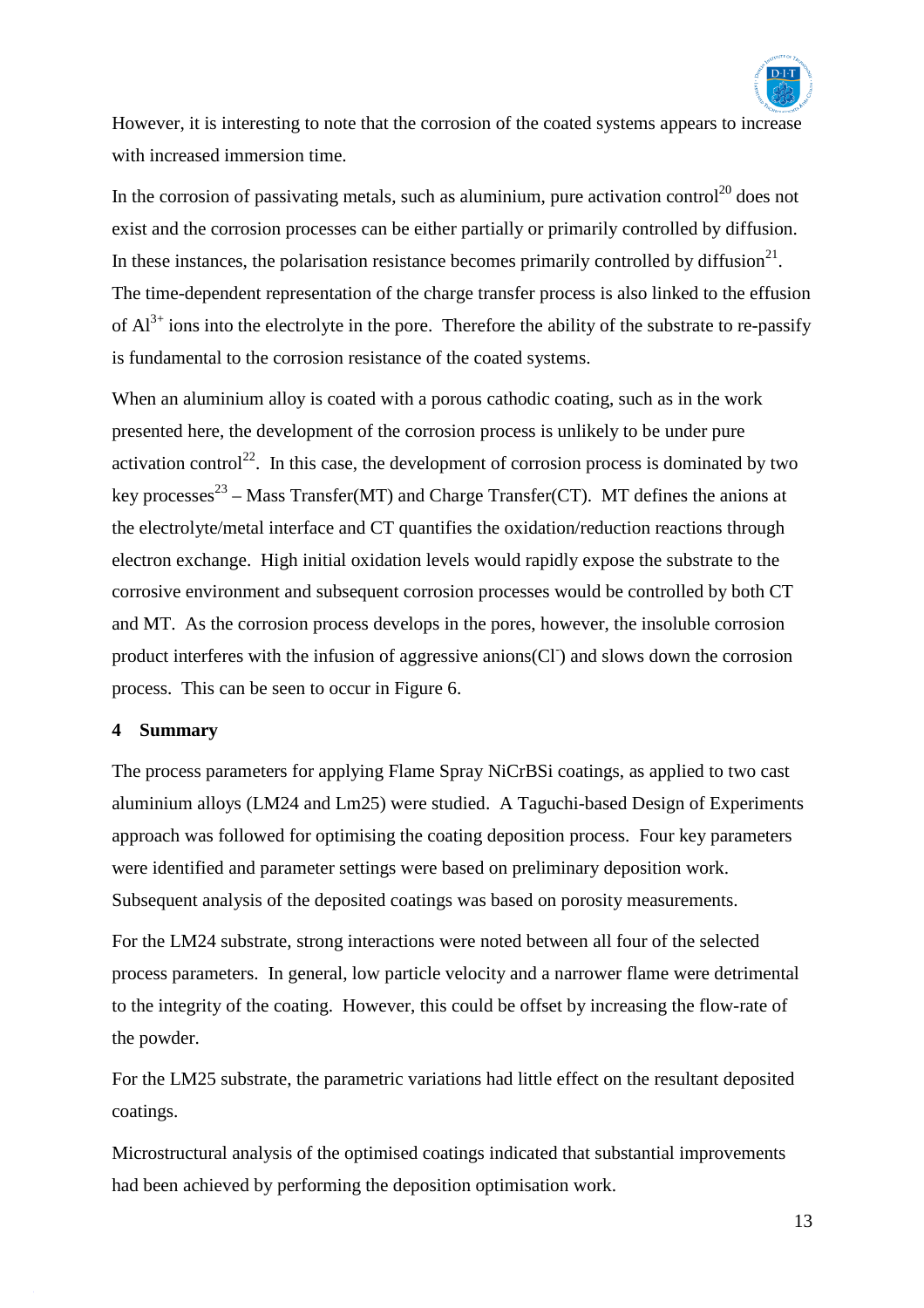

Corrosion testing of the coated substrates indicated that the coatings still contained porosity, as corrosion of the substrate was detected after only 1 hour immersion in 0.1M NaCl solution. However, the corrosion resistance of the coated substrate appeared to increase over the initial 24 hours immersion. This was attributed to pore blocking by the corrosion products which developed at the base of the pores.

# **References**

- J. Stokes; *The Theory and Application of Sulzer Metco HVOF (High Velocity Oxy-Fuel) Thermal Spray Process* ©2008 Dublin City University
- J. Stokes, L. Looney; Surf. Coat. Technol. 148 (2001) 18-24
- <sup>3</sup> J.M. Guilemany, J. Fernández, N. Espallargas, P.H. Suegama, A.V. Benedetti; Coat. Technol. 200 (2006) 3064-3072
- J. Kawakita, S. Kuroda, T. Fukushima, T. Kodama; Sci. Technol. Adv. Mater. 4 (2003) 281-
- T.C. Hanson, G.S. Settles; J. Therm. Spray Technol. 12 (2003) 403-415
- T. Fukushima, S. Kuroda; Quart. J. Japan Weld. Soc. 20 (2002) 439-444
- S. Kuroda, J. Kawakit; ITSC (2004) 482-487
- D. Culliton, A. Betts, D. Kennedy; Int. J. Cast Metals 25 (2012) 9 pages
- <sup>9</sup> S. Tobe; Proc. ITSC 15 (1998) 3-11
- V. Pershin, J. Mostaghimi, S. Chandra, T. Coyle; Proc. ITSC 15 (1998) 1305-1308
- M.F. Smith, D.T. McGuffin, J. A. Henfling, W. J. Lenling; J. Therm. Spray Technol. 2 (1993) 287-294
- O. Seri; Corr. Sci. 36 (1994) 1789
- S.V. Petrov, A.G. Saakov; Proc. EUROMAT'98 3 (1998) 105-113
- S. Safai, H. Herman; Thin Solid Films 45 (1997) 295-307
- H. Fukanuma; J. Therm. Spray Technol. 3 (1994) 33-44
- J.R. Davis; *Handbook of Thermal Spray Technology* ©2004 ASM International
- S. Kuroda, K. Kuroda; Sci. Technol. Adv. Mater. **9** (2008) 8 pges
- J. Kawakita, N. Maruyama, S. Kuroda, S. Hiromoto, A. Yamamiti; Mater. Trans. 49 (2008) 317-323
- M. Magnani, P.H. Suegama, N. Espallargas, S. Dosta, C.S. Fugivara, J.M. Guilemany, A.V. Benedetti; Surf. Coat. Technol. 202 (2008) 4746-4757